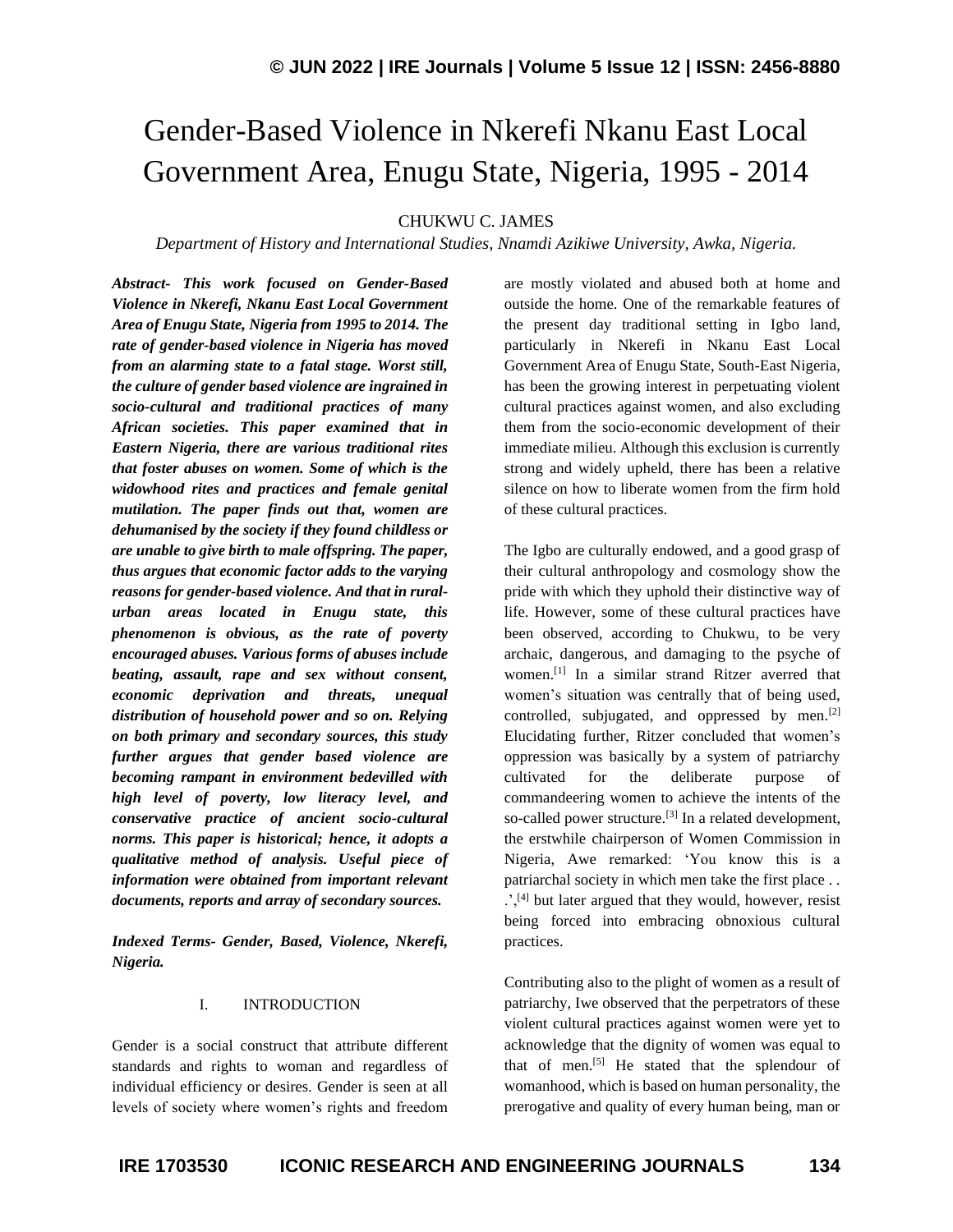woman, is fundamentally, essentially and unquestionably equal to the dignity of man. Furthermore, he affirmed that, the truth of this statement is unassailable in spite of sex differences, for human dignity rests not on sex but on personality; and personality as such has no sex. Accepting this position therefore, there is an urgent need to change these violent cultural practices against women. This is a change Udoh asserts that cannot be achieved through muscle struggle, but simply by effective persuasion because cultural practices passed down from generation to generation are not easily discarded, but held sacrosanct.<sup>[6]</sup> Thus, the general objective of this paper is to free Igbo women of Nkerefi in particular and Enugu State in general from being victims of these violent cultural encumbrances and also, to situate them amongst their kind globally.

The paper is divided into five parts. The first part is introduction. This is followed by the theoretical framework on which the work derives its analysis. The third discusses the brief history of Nkerefi, their geographical location and migration. The penultimate section is an analysis of Women and Domestic Violence in Nkerefi. The last part is the conclusion. The argument tends to suggest that the rate of genderbased violence in Eastern Nigeria is alarming. As a matter of fact one might say that it has left the alarming state to a fatal stage. The work argues that Igbo culture and customs has justified abuse on women in Nkerefi. This paper exposes the underlying factors that make gender-based violence a prominent force in the social vices structure.

### II. THEORETICAL FRAMEWORK

The theoretical conception of this work is based on the Social Learning theory. According to Albert Bandura, one of the proponents of this theory states that people learn behavioural patterns from other people around them Bandura. [7] The theory assumes that the social environment causes people to behave in certain ways. In the views of Bandura, modelling on parental behaviour may also be relevant to the understanding of violence against women.[8] Thus, there is a general belief that a man who witnessed violence against women in childhood is more likely to perpetrate it than a man who did not. The Social Learning theory suggest that early exposure to violence infuse in children

cognitive beliefs condoning the use of interpersonal violence and thus increase the likelihood of them engaging in it.<sup>[9]</sup> Delaney also suggests that early learning of violence make children more likely to not only engage in it but to also approve of it later in their lives. [10]

Many perpetrators of this act in Nigeria today fit into these propositions. As many women are abused by their intimate partners, most times the abusive behaviours occur in the presence of children. And this tends to have significant influence on their perception of women and how they should be treated in a relationship.[11] The efficacy of the Social Learning theory of Bandura in explaining violence is obvious in Anderson and Kras's work on interpersonal and intergenerational violence.<sup>[12]</sup> However, apart from learning through observation, there are other factors such as culture, religious practices and the low status of women which influence violence against them.

### III. A BRIEF HISTORY OF NKEREFI

Nekerefi is a clan<sup>[13]</sup> in Nkanu East Local Government Area of Enugu State in South Eastern Nigeria. It comprises of four autonomous communities namely: Imeoha Nkerefi, Ohuani Amofu Nkerefi, Ishienu Amofu Nkerefi, and Enuogu Nkerefi.<sup>[14]</sup> The precolonial history of Nkerefi was essentially that of the migration and fusion of people and rise and full of kindred and villages.<sup>[15]</sup> Various people and claims point to the fact that Nkerefi people are the descendants of Ezeokeuna – a cattle rearer from Edemberri.<sup>[16]</sup> According to archival reports, "the people of Nkerefi being descendant of Ezeokeuna of Ezza at one time used to make periodic sacrifice at their ancestor's shrine at Ezza, but however, this custom has ceased for many years".[17]

Nkerefi traced her origin from Ezzakuna (Ezeoke-una) the founder of Ezza, whose father Una Okpoto Okumeze came from Afikpo group of the Igbo history.<sup>[18]</sup> These people have been organized into something like vassal state by their possession of a common dialect (language) and culture, but in reality, there is no Nkerefi state or race. The word Nkerefi refers more to the dialect and occupation than people.[19] One particular legend and oral school of thought state that when 'Ezeoke Una' the father of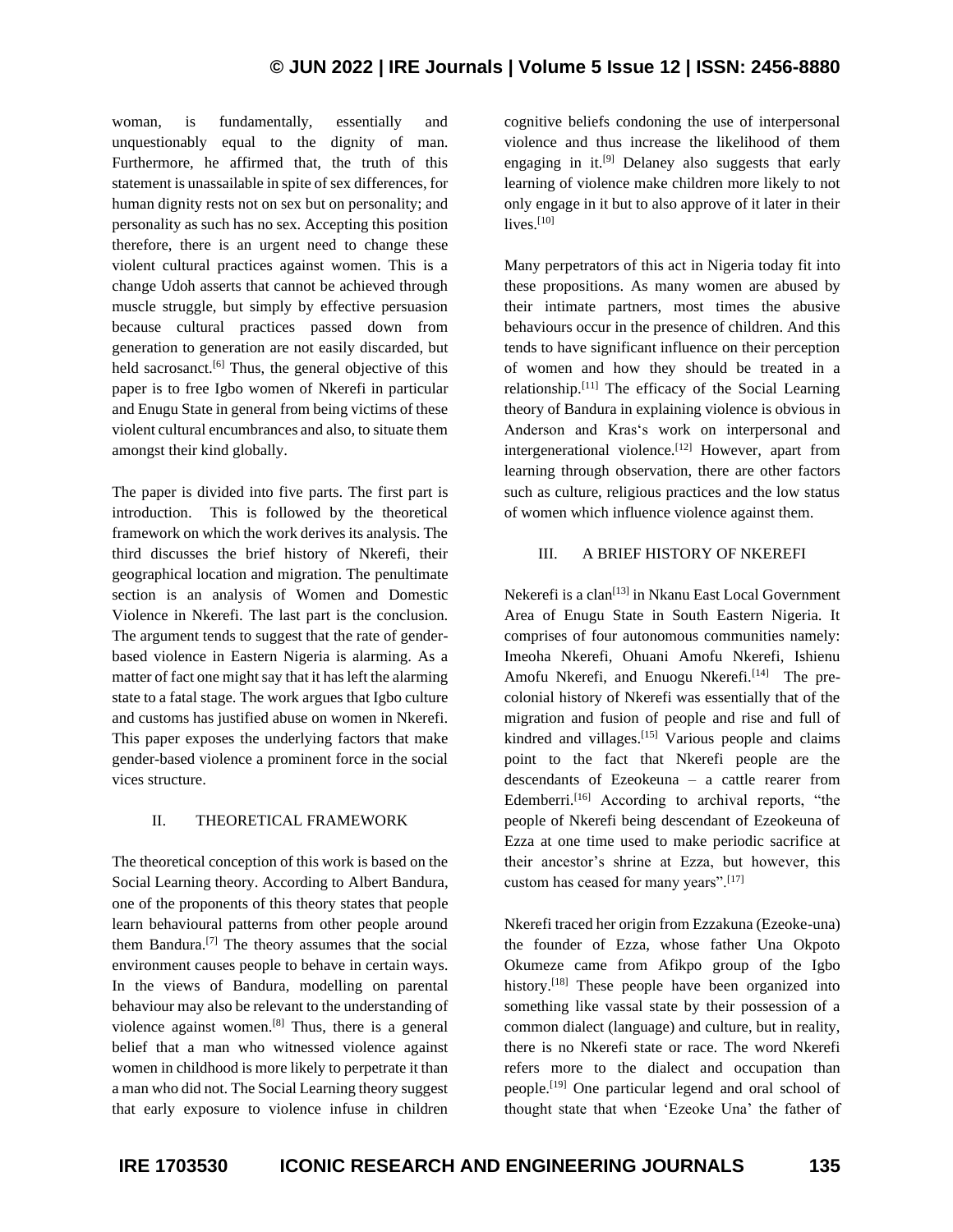Nkerefi saw that his son – Ezeoke Una Junior (Ogbonnaa) has matured into manhood, he gave him few cows and some yams to start his own life and maintain his family.<sup>[20]</sup> He received the paternal gifts and blessings from his father, and moved southwards in search of settlement and livelihood. He had acquired the art of cattle rearing and farming from his parents. As he moved, his cattle (Efi) multiplied and he started selling some through trade by barter (exchange of goods for goods), and people were happy with him for his clemency, industry and enterprise.<sup>[21]</sup> Whenever a visitor said that he was going to the home of Ezeoke Una, people were confused it was going to be the home of Ezeoke or his father, they called him Ezeoke Una – 'Nke-na-ere- efi' which means cattle seller or dealer. This was the genesis of the name Nkerefi.<sup>[22]</sup>

Further evidence to show Ezeokuna of Ezekoha Ezza in the farther of Nkerefi are: that at the burial of Ezeokona, Chukwuma Ighudu of Obuno was among the representatives from Nkerefi that participated and that Ezeokona was buried in a house with three doors each facing and directed to Ezza, Nkerefi and Onicha. The above three towns are brothers with Ezza as eldest and Onicha as the youngest. Nkerefi then spread and constituted segments of other communities such as Atani in Ogbaru Local Government Area of Anambra State, some others in part of Ukwuani in present Delta State and Anambra State.

## IV. WOMEN AND DOMESTIC VIOLENCE IN NKEREFI

Nkerefi is a town that is fast in transition. The building rise of commercialisation of goods and services has led to the rapid growth of development and urbanisation in Nkerefi. Women and the girl-child now have access to quality education, and like other towns in Nigeria have a remarkable representative in the labour workforce and academic terrain. Despite the increase of women and girl-child education and empowerment, the issue of Gender-Based Violence has not been curbed in Nkerefi.

Cases of domestic violence against women have been on the increase in Nkerefi.[23] There have been reports of cases of husband killing and maiming their wives in the media. The statistics presented by *This Day newspaper* are daunting. About 50 per cent of women have been battered by their husbands. Shockingly, more educated women (65%) are also in this terrible situation as compared with their low income counterparts (55%). Most endure, believing they have nowhere to go and in any case, believing, for good reason, that the law will not protect them. Staggering 97.2% of them are not prepared to report to the Nigeria Police.<sup>[24]</sup> In explaining this situation Ijeome Chukwu opines that:

Unfortunately, most of these abused women are well educated and high income earners. It might look and sound surprising that they choose to endure not because they cannot fight for their rights or sue their abusive partner but they simply endure domestic abuse because of societal pressure. They endure just to create a makeover for the society that they leading a successful family and career life. They also endure because of the negative image cast on divorcees by the society. Sometimes they do not have a choice than to endure; although there are some beliefs that the society will blame them because it is often seen as the role of the woman to create a peaceful home.<sup>[25]</sup>

Recently urban centres have been a haven for domestic violence. In Lagos state, Titilayo Arowolo, a 27 year old mother of one was gruesomely murdered by her husband. Alowolo was allegedly axed to death by her husband, Kolade, in their Isolo home in Lagos. Before that, the scandalous story of wife battering by one Nigerian Ambassador and a traditional ruler who engaged his wife in a public brawl made the rounds, thus bringing the issue of spousal abuse once again to the front burner.[26] In Nkerefi, the rise of domestic abuse began to increase meteorically since the year  $2014.<sup>[27]</sup>$ 

The various forms of violence against women include wife battery, denial of self-expression, female-child labour, childhood marriage, female genital mutilation, violence from in-laws, violence from sexual relationship, antagonism because of sex of new-born child, exploitation, violence by law enforcement agents, negative cultural attitudes and degrading traditional practices, e.g. widowhood rite and denial of female education. Out of these various forms of violence, this paper is particularly interested in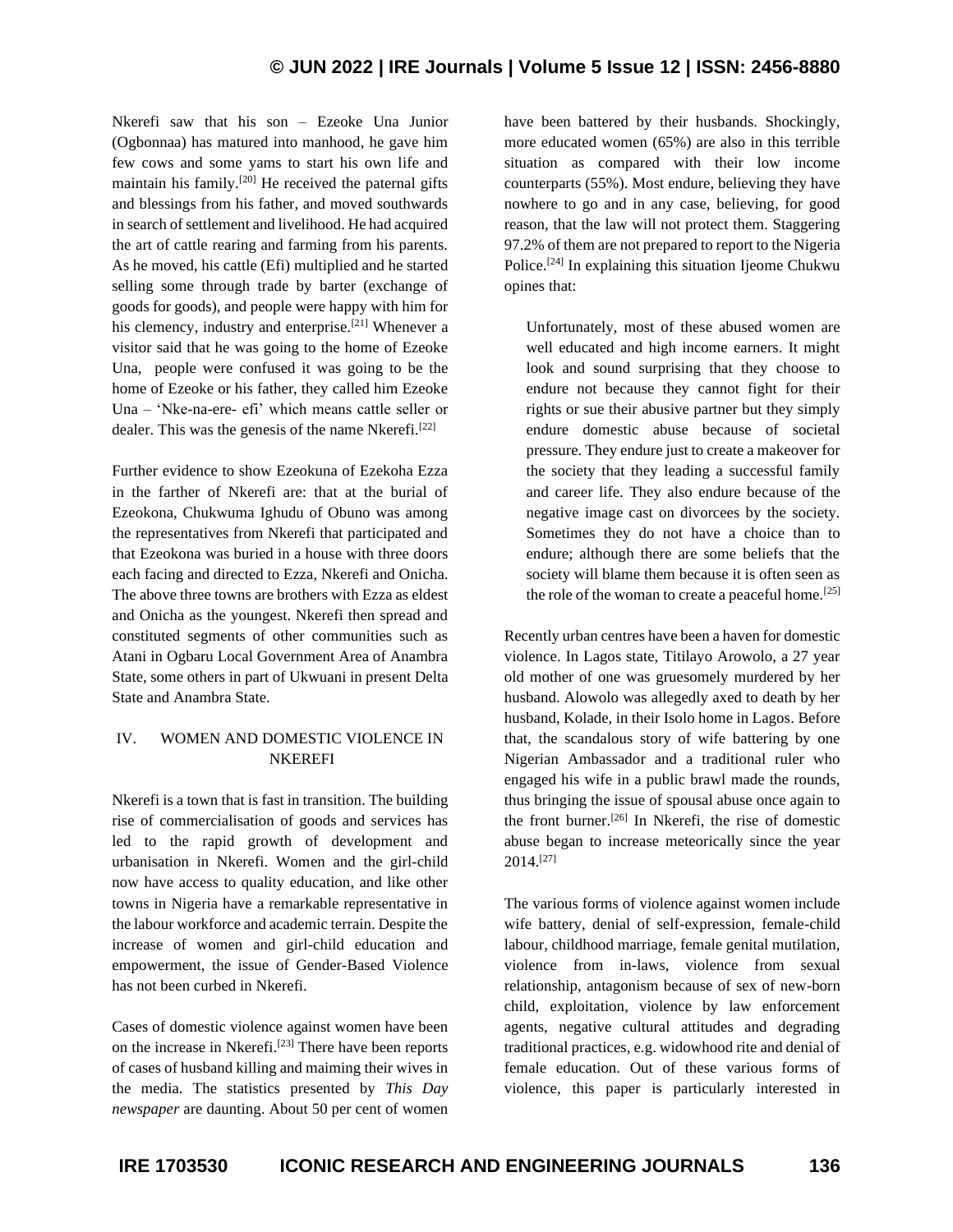domestic violence… with particular reference to wife battery.[28]

Wife battery is an exposure of a married woman to serious beating or repeated injuries. Violence by the husband is higher and far more harmful form of violence, such as battery and the use of knives and guns. Domestic violence against women has deep roots in most cultures and religious and supported, even institutionalised by patriarchal values in most societies. Public responses to acts of violence range from pride, denial or tacit conceit. Wife battery may happen in 30 per cent of families but is not recognised in the public eyes.<sup>[29]</sup> Violence is a global problem that can no longer be ignored or permitted by remaining silent, excusing violence, blaming those who are involved and accepting cultural and religious biases.

There is an official acceptance of violence between 'Consenting' adults and people perceive domestic violence as a private affair. The American National Commission on the Causes and Prevention of Crime or violence found in large representative samples that between one-fourth and one-fifth of those questioned felt that it was acceptable for spouse to hit each other under certain circumstance.[30] Findings done in this work shows that wife beating is culturally-oriented among South-eastern Nigeria dwellers. A respondent claimed that abused women often keep silent about domestic violence, believing that marital crisis could be resolved without interference of a third party.[31] Some believe that wife beating is normal and husbands are entitled to hit their spouse as a sign of disciplinary action. There are cases where husbands disciplines their wives like a child and they does not see it as domestic violence. It is said that wife beating is commonplace in Benue State and such does not mean husbands dislike their wives. Husband disciplining erring wives is seen as his traditional role. Such disciplinary action includes slapping, flogging and asking spouse to kneel for hours. In this case consent to abuse is quite prevalent among women who observe conservative culture and less educated. However, women who are highly educated up to tertiary level consent to abuse as a result of societal pressure of not given to the derogatory status of divorce. Other reasons are laced around pretence for prestige sake or trying to be understanding, giving their abusers time to change.[32]

Finding made in this study indicates that cultural practices and social norm encourage violent acts against women. Majority of the respondents insisted that gender-based violence involves all acts by men targeted against their rights though they accepted it as their fate. Also, greater number of the respondents unanimously maintained that justice system in their various communities is not fair to the women especially widows and women with only female children. Some of them pointed out that their men team up against them on issues about inheritance to deprive them access to their husbands' properties in the guise of protecting their tradition. The Social Learning theory provides useful theoretical orientation for the analysis of obstacles to women advancement and development. As was pointed out by Albert Bandura, posits that the social environment causes people to behave in certain ways. In the views of Bandura, modelling on parental behaviour may also be relevant to the understanding of violence against women.<sup>[33]</sup> In other words, patriarchal ideology as was pointed in this work can best describe issues of male dominance in the communities studied in Nkerefi clan. The issue of male dominance as was revealed in the findings of this paper has also been discussed by Antai who observed that societal-level power imbalance within patriarchal societies create structural factors that work directly or/and indirectly to validate a male dominated social order.<sup>[34]</sup>

The perception of causes and reasons involved seems to be the focal point for women to explain why they do tolerate aggression by their partners. In this regard, the National Survey on Violence Against Women conducted in Mexico, provided qualitative analysis which led to the disciplinary reasons to explain conscious intentions and willingness to abuse by the perpetrator, while the causes of violence respond to an external origin beyond the control of the violent man. Hamel, Desmarais and Nicholls referred to these aspects when talking about coercive or intentional violence reported by offenders whose motivation is rooted in the desire to control and impose their authority and ensure that their partners listen and meet their needs. Expressive violence, on the other hand, is caused by the desire to express anger which has been accumulated over their lives due to in tolerance or early experience of everyday pressures.<sup>[35]</sup>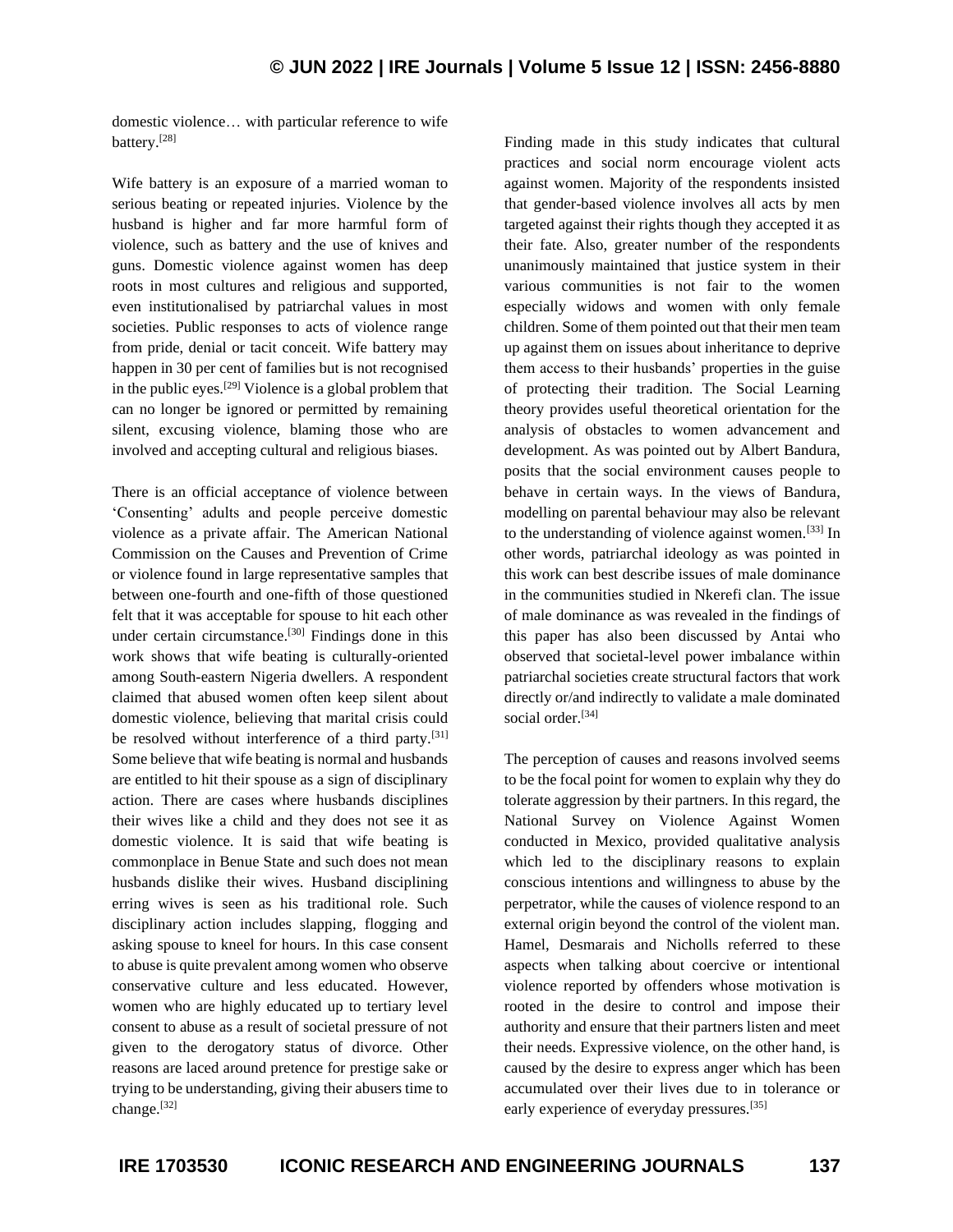Regardless of the terms used, it is important to note how the meaning of partner violence is constructed from the point of view of women who deny the aggressor's responsibility with an increasing sense of blame on females themselves. This circumstance is explained by Richie under the term "gender incitement",<sup>[36]</sup> whereas the women respond to socially established expectations about the behaviour of women in their marital relationship. That is primarily determined by the fact that females are responsible for maintaining harmony at the household as their cultural and social roles ordinarily establish.<sup>[37]</sup>

Victims of wife battery are reported to suffer from physical and psychological pain.[38] Domestic violence against women constitutes a great problem to the family and the society at large. It occurs at home, in public places like streets, parks, familiar places like homes of friends and relatives, offices, involving highly placed executives; and also in churches and mosques. Domestic violence that occurs in private within the family, including wife battery, rape, acid attack, and sexual abuse affect the physical and psychological wellbeing of women, and as such, they seem to erode the position of women, both at home and in the society at large. Domestic violence against women therefore deserves to be studied in order to provide possible solution.<sup>[39]</sup> It is therefore imperative to understand the underlying causes of gender-based violence or domestic violence.

### **CONCLUSION**

This study recommend that the government of the day should make legislations that will give adequate attention to gender based issues, and as well give priority to already existing laws on the subject of discourse, especially as it deals with gender discriminatory laws. Thus, when the foregoing laws are put in place, it will however give woman a strong voice and as well give them the courage to participate fully in all societal roles even as it will lead to developmental goals in the country which can be pioneered by women leaders.

More so, suffer penalties should be put in place on perpetrators of gender violence especially on the vexed issues of rape, bantering, and so on. Suffice it to say that existing laws have done little or nothing to protect the victims of the above stated acts and they have been left to languish in the sorry state which has continued to have a psychological effect on them and their relations. In addition, the judiciary must muster courage in dispensing justice without fear or favour. Thus, the rigorous processes in the courts in order to achieve justice have however, continued to expose the already traumatised women to the bulk of the society which does not reflect the inalienable right to personal life as enshrined in the constitution.

Above all, obnoxious practice that impedes the right of women should be uprooted. The government must liaise with stakeholders at all level, especially traditional institutions, to ensure that all harmful traditional practices which target only women are eradicated. The above could be achieved through dialoguing with the traditional rulers who are custodians of our culture; they should be made outlaw all oppressive practices in their societies. Hence, gender right activists should extend advocacy and enlightenment programme on gender rights violation to the grassroots level as research has been shown that women in our clime have been indoctrinated into believing that gender based violence is culturally and socially accepted in the traditional society. However, the onus is on Human Right Activist to ensure these perpetrators of this dastard acts are adequately prosecuted to serve as a deterrent to others.

From the foregoing, the victims of gender based violence must be encouraged to speak up because it will assist relevant agencies to bring perpetrators to book, although most victims are either ashamed or afraid of disclosing their experience as a result of the shame and inability of the government to respond swiftly to it. In addition, are the fear of being hurt more by the abuser, fear of social stigma attached to such abuses like rape and so on. To this end, social workers, and those in charge of social welfare agencies and also the government should establish more gender violence monitoring agencies especially at the grass root level like in Nkerefi which is subject of this discourse for an effective monitoring and reporting of gender rights violates against female gender in Nigeria. Moreover, since rape is the most prevalent form gender based violence in Nkerefi, hence, there is need for serious intervention of security agencies and other relevant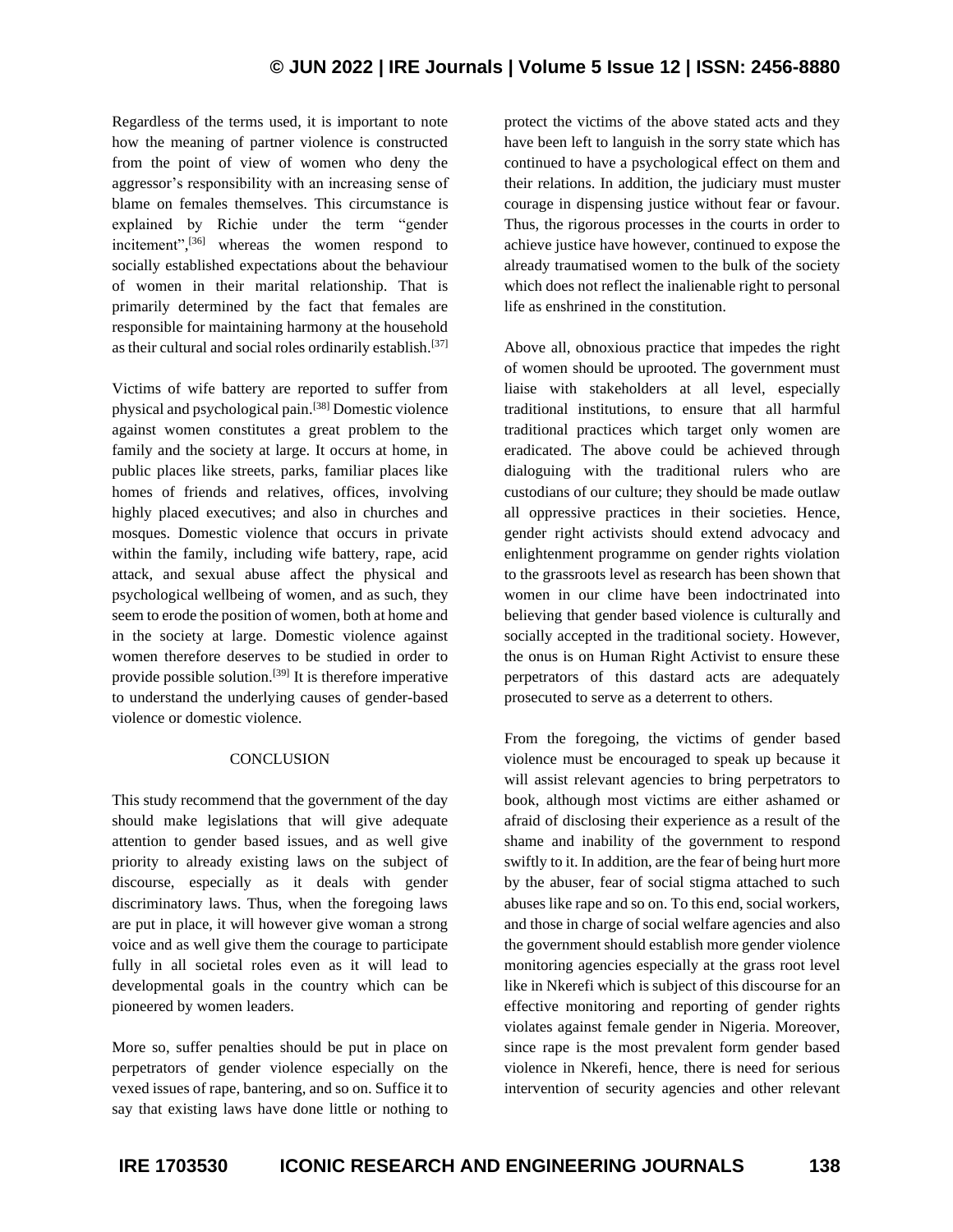## **© JUN 2022 | IRE Journals | Volume 5 Issue 12 | ISSN: 2456-8880**

bodies, in safeguarding the lives of citizens in that extraction.

Finally, the general populace should be enlightened on the ills of gender based violence which will form the nucleus on which information on gender based issues will be transmitted to the society, especially at the grassroots level. The relevance of public enlightenment cannot be overemphasised as it must be at the front burner of organisation like schools, churches, mosques, mass media, town union, age grade, and social clinics.

This work has been able to ascertain the level of domestic abuse in Nkerefi, encapsulated in gender based violence. However, following avalanche of research and oral evidences, the work has been able to unearth the motives and views of the people from that clime on the reasons and factors that have necessitated the vexed issue above. In view of the foregoing, the work was conceived out of the 1995 Beijing Conference which underscored the emancipation of women, thus, it caught the attention and interest of the researcher on the subject matter.

Moreover, it can be deduced that gender based violence is an age long issue which sways in any society developed, developing and undeveloped countries, as the case may be. In other words, the issue above is not peculiar to Nkerefi, but the alarming rate with which it is being witnessed in the extraction above, informed the choice of this research, and thus became a nucleus on which this work was produced. The implications of domestic violence can be understood in the light of its threat to peace, progress and to the principle of equality, and it has however become a normative action which have subjugated the women folks and as well deprived them much of their humanity.

More so, if not tackled adequately and proactively, the tendency of hindering the role of women in the society cannot be overemphasised, even as it will inhibit their participation in national development. Also in the study, it has been established that the society at large have a role to play if the issue must be laid to rest. However, this work equally highlighted some forms of domestic violence in the society, Nkerefi especially which is the thrust of this work. In addition, this

research above all things through oral evidences it was able to gather, equally devised additional means to abating domestic violence which have several health problems like HIV/AIDS or STIs, unwanted pregnancies, culminating in abortion through the aid of a quack which ends in untimely death.

From the foregoing, the bane of gender based violence if not nipped in the board, will spread like a wild fire and in the long run will become an accepted societal norm which is already rife in most societies, especially in the rural areas where the cultures and traditions of the people are still been revered. In a similar note, this study was able to bring to bear, the impacts of domestic violence in the society and went ahead to proffer recommendations on ways the government at all levels can improve in curtailing the spread of the menace.

Finally, this work is not all encompassing, but with the solutions it has proffered, it is hoped that it can serve as a model for improving on the available literatures on gender based violence in the society, Nkerefi, especially even as it hope to be an eye opener that will dissuade the perpetrators to rebuff the dastard act completely.

#### REFERENCES

- [1] Christian C. Chukwu, "Socio-cultural practices as obstacles to women empowerment in Nigeria: A case of Bekwarra, Ogoja and Yala local government Areas of Cross River State", Unpublished M.Sc thesis submitted, University of Calabar, Nigeria. 2006
- [2] G. Ritzer, *Sociological theory.* New York: McGraw Hill, 1996, 470.
- [3] Ritzer, *Sociological theory…*471
- [4] B. Awe, *Nigerian Women in Perspectives,* Ibadan: University Press, 1993
- [5] N. S. S. Iwe, *Christianity, Culture and Colonialism in Africa,* Port Harcourt: University Press, 1985.
- [6] E. N. Udoh, "The Adoption of Cultural Impositions on Gender as Instruments of Development in Nigeria", in Oruwari (ed.), *Women, Development and Nigeria Environment.* Ibadan: Vantage Publishers, 1996.